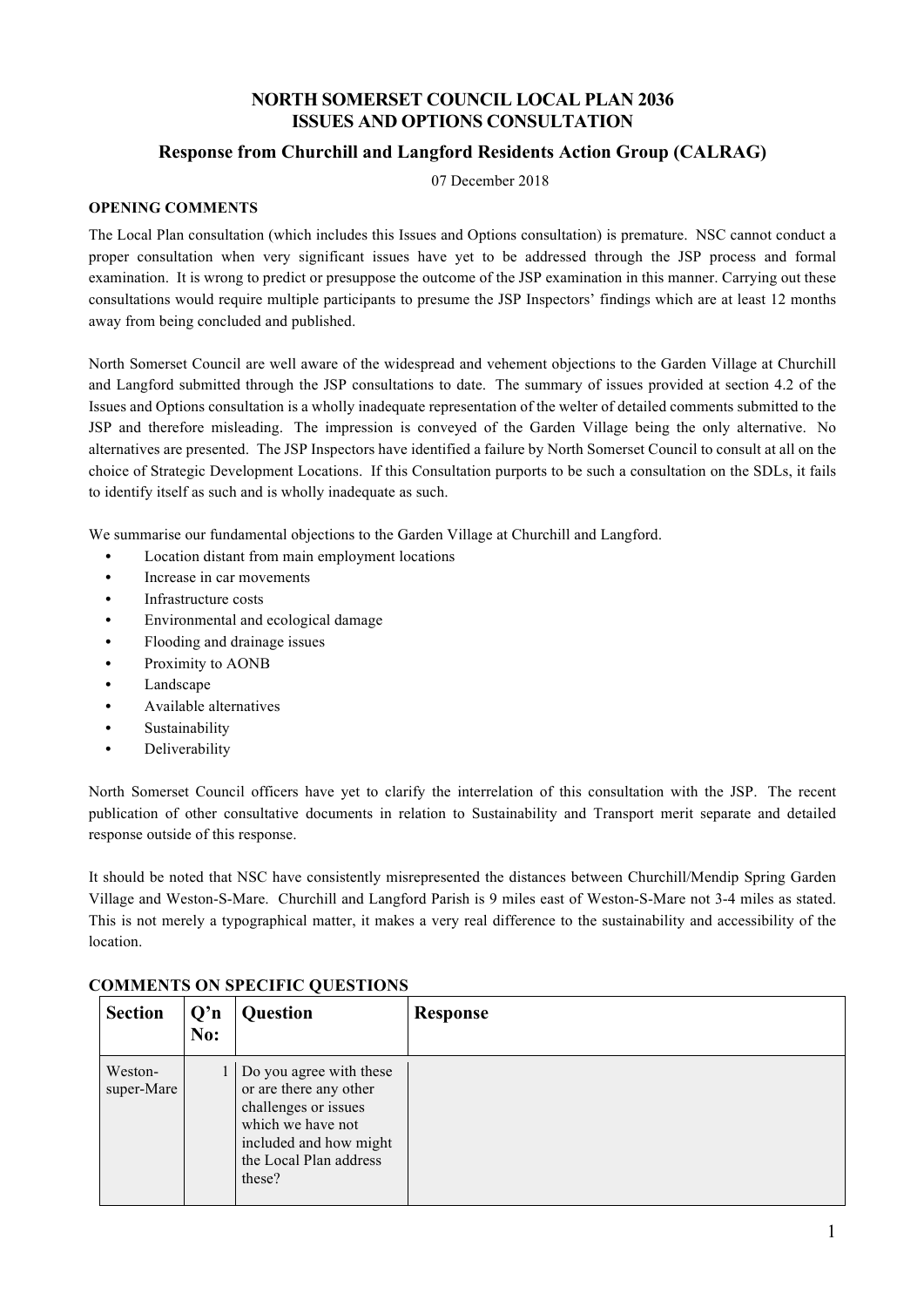| Clevedon              | 2 | ditto |                                                                                                                                                                                                                                                                                                                                                                                                                                                                                                                                                                                                                                                                                                                                                                                                                                                                                                                                                                                                                                                                                                                                                                                                                                                                                                                                                                                                                                                                                                           |
|-----------------------|---|-------|-----------------------------------------------------------------------------------------------------------------------------------------------------------------------------------------------------------------------------------------------------------------------------------------------------------------------------------------------------------------------------------------------------------------------------------------------------------------------------------------------------------------------------------------------------------------------------------------------------------------------------------------------------------------------------------------------------------------------------------------------------------------------------------------------------------------------------------------------------------------------------------------------------------------------------------------------------------------------------------------------------------------------------------------------------------------------------------------------------------------------------------------------------------------------------------------------------------------------------------------------------------------------------------------------------------------------------------------------------------------------------------------------------------------------------------------------------------------------------------------------------------|
| Nailsea &<br>Backwell | 3 | ditto |                                                                                                                                                                                                                                                                                                                                                                                                                                                                                                                                                                                                                                                                                                                                                                                                                                                                                                                                                                                                                                                                                                                                                                                                                                                                                                                                                                                                                                                                                                           |
| Portishead            | 4 | ditto |                                                                                                                                                                                                                                                                                                                                                                                                                                                                                                                                                                                                                                                                                                                                                                                                                                                                                                                                                                                                                                                                                                                                                                                                                                                                                                                                                                                                                                                                                                           |
| Green Belt            | 5 | ditto | 1. The Green Belt's original intention was to prevent urban<br>sprawl. Illogically, to persist with NSC's application of<br>Green Belt policy results in proposals such as the Mendip<br>Spring Garden Village, a substantial 2,800 house town to<br>be constructed in pristine countryside 15 miles from Bristol<br>the key source of employment. This is tantamount to<br>'leapfrog' urban sprawl but in a wholly rural location<br>alongside an AONB with significant supporting<br>infrastructure costs and substantially greater environmental,<br>ecological and landscape damage.<br>2. The Green Belt policy requires updating or interpreting in<br>favour of development in locations close to jobs and well<br>serviced by public transport. There is no evidence of any<br>Green Belt re-assessment being considered by North<br>Somerset Council.<br>3. The other three adjacent Local Authorities in the JSP have<br>decided to release Green Belt for development.<br>4. The Green Belt is not sacrosanct, even in North Somerset:<br>The new South Bristol Link road cuts across NSC<br>$\bullet$<br>Green Belt<br>Bristol Airport is on Green Belt<br>Bristol Airport has just been granted planning<br>$\bullet$<br>permission (October 2018) by North Somerset<br>Council to extend the Silver Zone car park on the<br>Green Belt.<br>6. The Green Belt immediately south of Bristol:<br>Is not good agricultural land<br>Is not used for recreation by residents<br>Has a refuse dump |
|                       |   |       | Has a large, under-used golf course.<br>7. 40% of land in North Somerset is Green Belt. An                                                                                                                                                                                                                                                                                                                                                                                                                                                                                                                                                                                                                                                                                                                                                                                                                                                                                                                                                                                                                                                                                                                                                                                                                                                                                                                                                                                                                |
|                       |   |       | alternative proposed development in Ashton Vale of 4,500<br>houses close to Bristol amounts to 2% of the Green Belt.                                                                                                                                                                                                                                                                                                                                                                                                                                                                                                                                                                                                                                                                                                                                                                                                                                                                                                                                                                                                                                                                                                                                                                                                                                                                                                                                                                                      |
|                       |   |       | Green Belt could be reallocated so there would not be an<br>8.<br>overall loss.                                                                                                                                                                                                                                                                                                                                                                                                                                                                                                                                                                                                                                                                                                                                                                                                                                                                                                                                                                                                                                                                                                                                                                                                                                                                                                                                                                                                                           |
| Central<br>parishes   | 6 | ditto |                                                                                                                                                                                                                                                                                                                                                                                                                                                                                                                                                                                                                                                                                                                                                                                                                                                                                                                                                                                                                                                                                                                                                                                                                                                                                                                                                                                                                                                                                                           |
| Mendip<br>Hills       | 7 | ditto | The Mendip Spring Garden Village proposal is unsound in principle<br>due to its proximity, and the substantial harm it would cause, to the<br>Mendip Hills Area of Outstanding Natural Beauty (AONB) for the<br>following reasons:<br>1. The proposal contravenes local and national planning policy in<br>failing to conserve, respect, contribute to and enhance landscape,<br>natural scenic beauty and special qualities (including, in particular,<br>tranquility) of the local character of the area and of the Mendip<br>Hills AONB (para 109 NPPF (2012), policies DM10 and DM 11                                                                                                                                                                                                                                                                                                                                                                                                                                                                                                                                                                                                                                                                                                                                                                                                                                                                                                                 |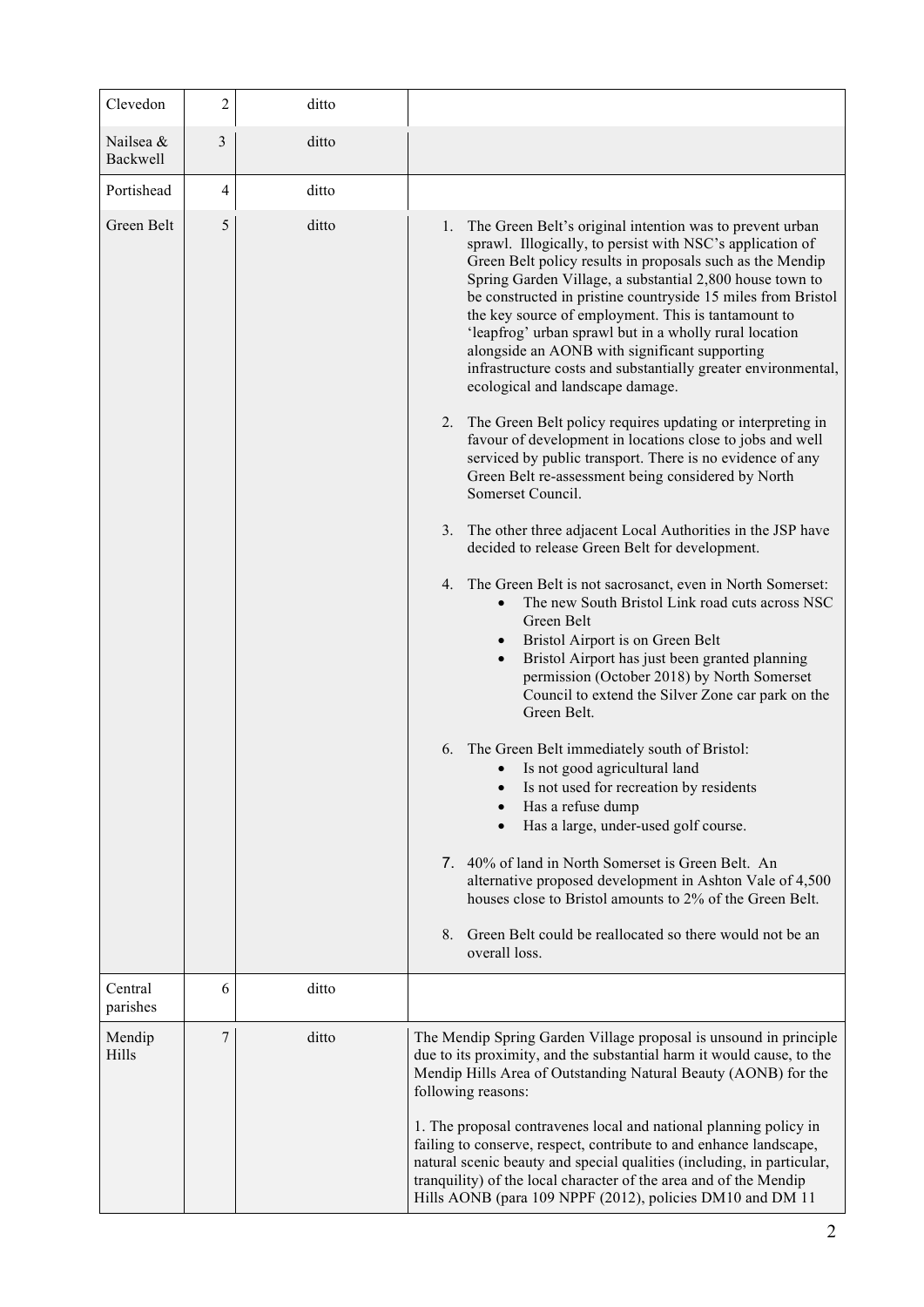|                              |    |                                                                                                                                                                                                                                                                                           | Sites and Policies Plan 2016; policies CS5 and CS32 Core Strategy<br>2017, s.85 Countryside Rights of Way Act 2000 (CRoW), Mendip<br>Hills AONB Management Plan 2014-19)                                                                                                                                                                                                                                                                                                                                                                                                                                                                                                                                                                                                                                                           |
|------------------------------|----|-------------------------------------------------------------------------------------------------------------------------------------------------------------------------------------------------------------------------------------------------------------------------------------------|------------------------------------------------------------------------------------------------------------------------------------------------------------------------------------------------------------------------------------------------------------------------------------------------------------------------------------------------------------------------------------------------------------------------------------------------------------------------------------------------------------------------------------------------------------------------------------------------------------------------------------------------------------------------------------------------------------------------------------------------------------------------------------------------------------------------------------|
|                              |    |                                                                                                                                                                                                                                                                                           | 2. Specific statutory considerations apply to AONBs in respect of<br>sites adjoining, affecting or within view of the AONB (s.85 CRoW,<br>Mendip Hills AONB Management Plan paras 1.2.8 and 3.7.3 and<br>policy DM11 Sites and Policies Plan ("development which would<br>have an adverse impact on the landscape, setting and scenic beauty<br>of the Mendip Hills AONB including views into and out of the<br>AONB will not be permitted unless in exceptional circumstances")                                                                                                                                                                                                                                                                                                                                                   |
|                              |    |                                                                                                                                                                                                                                                                                           | 3. "Great weight" should be given to conserving the landscape and<br>scenic beauty in AONBs which have the highest status of protection<br>in relation to landscape and scenic beauty" (para 115 NPPF(2012);<br>para 2.5.0 Mendip Hills AONB Management Plan)                                                                                                                                                                                                                                                                                                                                                                                                                                                                                                                                                                      |
| Settlement<br>hierarchy      | 8  | What are your views on<br>the options for a revised<br>settlement hierarchy?                                                                                                                                                                                                              | The current hierarchy should be maintained                                                                                                                                                                                                                                                                                                                                                                                                                                                                                                                                                                                                                                                                                                                                                                                         |
| Settlement<br>boundaries     | 9  | What are your views on<br>the options for revised<br>settlement boundaries?                                                                                                                                                                                                               | Recent amendments to local policy (CS32) have significantly<br>eroded the efficacy and purpose of settlement boundaries of Service<br>Villages. If rural communities are to be maintained as part of the<br>make-up of North Somerset then a rigorous settlement boundary<br>policy should be re-instituted and adhered to.                                                                                                                                                                                                                                                                                                                                                                                                                                                                                                        |
| Banwell<br>Garden<br>Village | 10 | Do you have any<br>comments on the<br>proposed vision for<br>Banwell?                                                                                                                                                                                                                     | We have the same fundamental objections to Banwell Garden<br>Village as we have to Mendip Spring Garden Village (see Opening<br>Comments).<br>A Banwell bypass is firmly linked to the construction of 1,900<br>houses and a further 1,300 after 2036 (Banwell Garden Village).<br>Any benefit of a bypass to Banwell will be negated by the increase<br>in local car journeys which will exacerbating the already congested<br>local roads. This bypass would have a devastating effect on the<br>pinch point on the Dinghurst Road in Churchill, as well as those in<br>Burrington, Blagdon and all the villages further along the A368 to<br>Bath. Also on the A371 at the approach to Winscombe where there<br>is a pinch point to single lane traffic under the Francis Fox railway<br>bridge close to the centre of village. |
|                              | 11 | Do you agree with the<br>principles set out for<br><b>Banwell Garden Village</b><br>and would you suggest<br>any changes to these?<br>We consider that<br>establishing the<br>principles is a<br>fundamental step towards<br>developing the details for<br>development in these<br>areas. |                                                                                                                                                                                                                                                                                                                                                                                                                                                                                                                                                                                                                                                                                                                                                                                                                                    |
|                              | 12 | We would be interested<br>in your thoughts on<br>additional employment at<br>the Banwell development<br>including the type and<br>possible location.                                                                                                                                      |                                                                                                                                                                                                                                                                                                                                                                                                                                                                                                                                                                                                                                                                                                                                                                                                                                    |
|                              | 13 | Do you have any<br>comments on the concept                                                                                                                                                                                                                                                |                                                                                                                                                                                                                                                                                                                                                                                                                                                                                                                                                                                                                                                                                                                                                                                                                                    |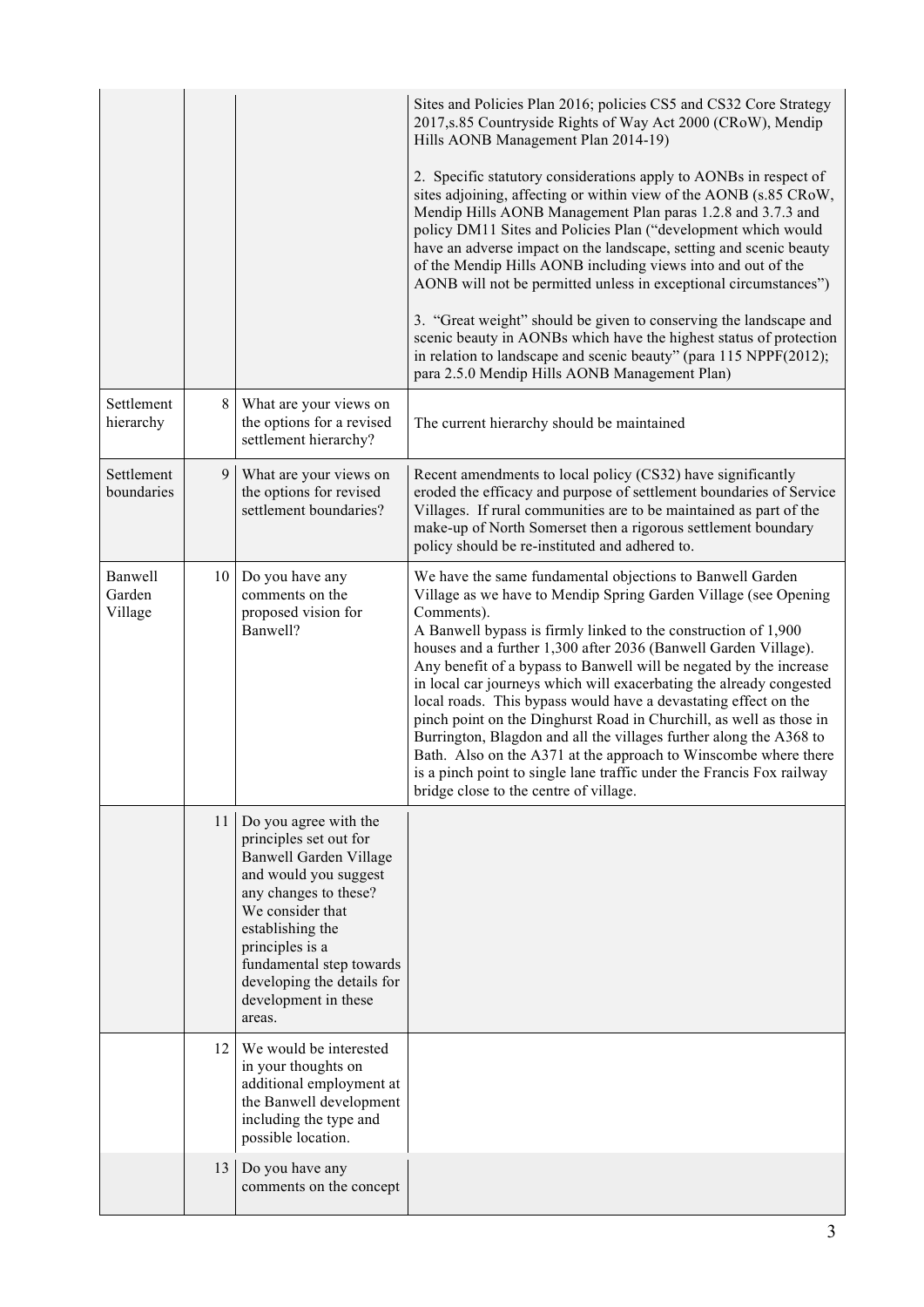|                                       |                 | diagrams and alternative<br>scenarios set out.                                                                                                                                                                                                                                            |                                                                                                                                                                                                                                                                                                                                                                                                                                                                                                                                                                                                                                                                                                                                                                                                                                                                                                                                                                                                                                                                                                                                                                                                                                                                                                                                                                                                                                                                                                                                                                                                                                                                                                                                                                                                                                                                                                                                                                                                                                                                                                                                                                            |
|---------------------------------------|-----------------|-------------------------------------------------------------------------------------------------------------------------------------------------------------------------------------------------------------------------------------------------------------------------------------------|----------------------------------------------------------------------------------------------------------------------------------------------------------------------------------------------------------------------------------------------------------------------------------------------------------------------------------------------------------------------------------------------------------------------------------------------------------------------------------------------------------------------------------------------------------------------------------------------------------------------------------------------------------------------------------------------------------------------------------------------------------------------------------------------------------------------------------------------------------------------------------------------------------------------------------------------------------------------------------------------------------------------------------------------------------------------------------------------------------------------------------------------------------------------------------------------------------------------------------------------------------------------------------------------------------------------------------------------------------------------------------------------------------------------------------------------------------------------------------------------------------------------------------------------------------------------------------------------------------------------------------------------------------------------------------------------------------------------------------------------------------------------------------------------------------------------------------------------------------------------------------------------------------------------------------------------------------------------------------------------------------------------------------------------------------------------------------------------------------------------------------------------------------------------------|
|                                       | 14              | Are there any other<br>options you would add<br>for accommodating<br>strategic growth within<br>the garden village near<br>Banwell?                                                                                                                                                       |                                                                                                                                                                                                                                                                                                                                                                                                                                                                                                                                                                                                                                                                                                                                                                                                                                                                                                                                                                                                                                                                                                                                                                                                                                                                                                                                                                                                                                                                                                                                                                                                                                                                                                                                                                                                                                                                                                                                                                                                                                                                                                                                                                            |
| Mendip<br>Spring<br>Garden<br>Village | 15              | Do you have any<br>comments on the<br>proposed vision for<br>Mendip Spring Garden<br>Village?                                                                                                                                                                                             | In planning terms the proposed vision is misconceived by reason of<br>the following:<br>(a) It is undeliverable because: (i) there are a great number of<br>landowners, many of whom do not wish the development to go<br>ahead; and (ii) is dependent on the construction of roads from<br>the M5 motorway requiring government funding which is<br>unlikely in the absence of there being any sound economic case<br>for it. The conclusion of the Business Case in the JSP evidence<br>is flawed and misleading.<br>(b) It is not viable because the cost of the necessary infrastructure<br>to support such a large development in the middle of the<br>countryside would be disproportionate and prohibitively high<br>and would make the building of affordable housing in Churchill<br>unviable.<br>(c) It is considered that 7.6 of the JSP could be found to be<br>unsound because(i) There is and will not be sufficient local<br>employment to support the new development (ii) There will be<br>no adequate public transport infrastructure to support the<br>development in consequence of which many more journeys will<br>be made by car in to Bristol (2011 Census Churchill and<br>Langford - 87% of those who travel to work commute to<br>Bristol.*) (iii) The cost of necessary flood and drainage<br>infrastructure will add substantially to the cost of development<br>- something which is not taken into account adequately in the<br>BNP Study. (iv) it is adjacent to the Mendip Hills A.O.N.B<br>(d) It is unsustainable because the location is too far from<br>employment locations resulting in increased car movement, the<br>lack of an adequate transport infrastructure, the unmitigatable<br>damage to ecology and landscape, and substantial increase in<br>pollution from traffic commuting into and out of Bristol (a City<br>which aspires to be carbon neutral)<br>In summary, we firmly believe that the Mendip Spring Garden<br>Village proposal (7.6 of the JSP) will be found to be unsound at the<br>public examination due to take place in May 2019. The vision for<br>this development is therefore fundamentally flawed. |
|                                       | 16 <sup>1</sup> | Do you agree with the<br>principles set out for<br>Mendip Spring Garden<br>Village and would you<br>suggest any changes to<br>these? We consider that<br>establishing the<br>principles is a<br>fundamental step towards<br>developing the detailed<br>for development in these<br>areas. | The comments made in 15 above are re-iterated                                                                                                                                                                                                                                                                                                                                                                                                                                                                                                                                                                                                                                                                                                                                                                                                                                                                                                                                                                                                                                                                                                                                                                                                                                                                                                                                                                                                                                                                                                                                                                                                                                                                                                                                                                                                                                                                                                                                                                                                                                                                                                                              |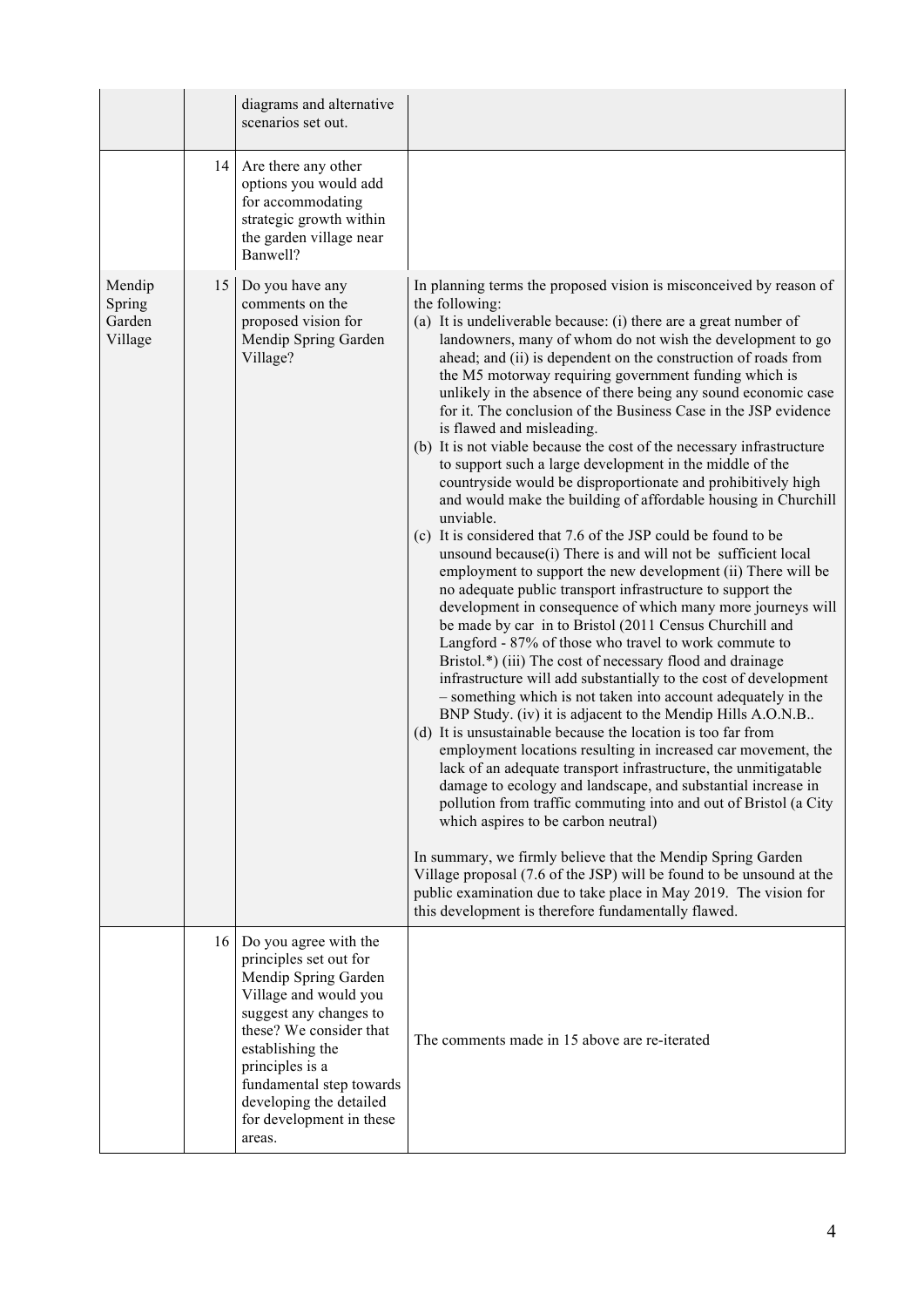| Mendip<br>Spring<br>concept<br>diagram | 17 | Do you have any<br>comments on the concept<br>diagrams and alternative<br>scenarios set out.                                                                                                                                                                     | The comments made in 15 above are re-iterated |
|----------------------------------------|----|------------------------------------------------------------------------------------------------------------------------------------------------------------------------------------------------------------------------------------------------------------------|-----------------------------------------------|
|                                        | 18 | Are there any other<br>options you would add<br>for accommodating<br>strategic growth at<br>Mendip Spring Garden<br>Village?                                                                                                                                     | The comments made in 15 above are re-iterated |
| Backwell                               | 19 | Do you have any<br>comments on the<br>proposed vision for<br>Backwell.                                                                                                                                                                                           |                                               |
|                                        | 20 | Do you agree with the<br>principles set out for<br>Backwell and would you<br>suggest any changes to<br>these? We consider that<br>establishing the<br>principles is a<br>fundamental step towards<br>developing the detail for<br>development in these<br>areas. |                                               |
|                                        | 21 | Do you have any<br>comments on the concept<br>diagrams and alternative<br>scenarios set out?                                                                                                                                                                     |                                               |
|                                        | 22 | Are there any other<br>options you would add<br>for accommodating<br>strategic growth within<br>Backwell.                                                                                                                                                        |                                               |
| Nailsea                                | 23 | Do you have any<br>comments on the<br>proposed vision for<br>Nailsea?                                                                                                                                                                                            |                                               |
|                                        | 24 | Do you agree with the<br>principles set out for<br>Nailsea and would you<br>suggest any changes to<br>these? We consider that<br>establishing the<br>principles is a<br>fundamental step towards<br>developing the detail for<br>development in these<br>areas.  |                                               |
|                                        | 25 | Do you have any<br>comments on the concept<br>diagrams and alternative<br>scenarios set out?                                                                                                                                                                     |                                               |